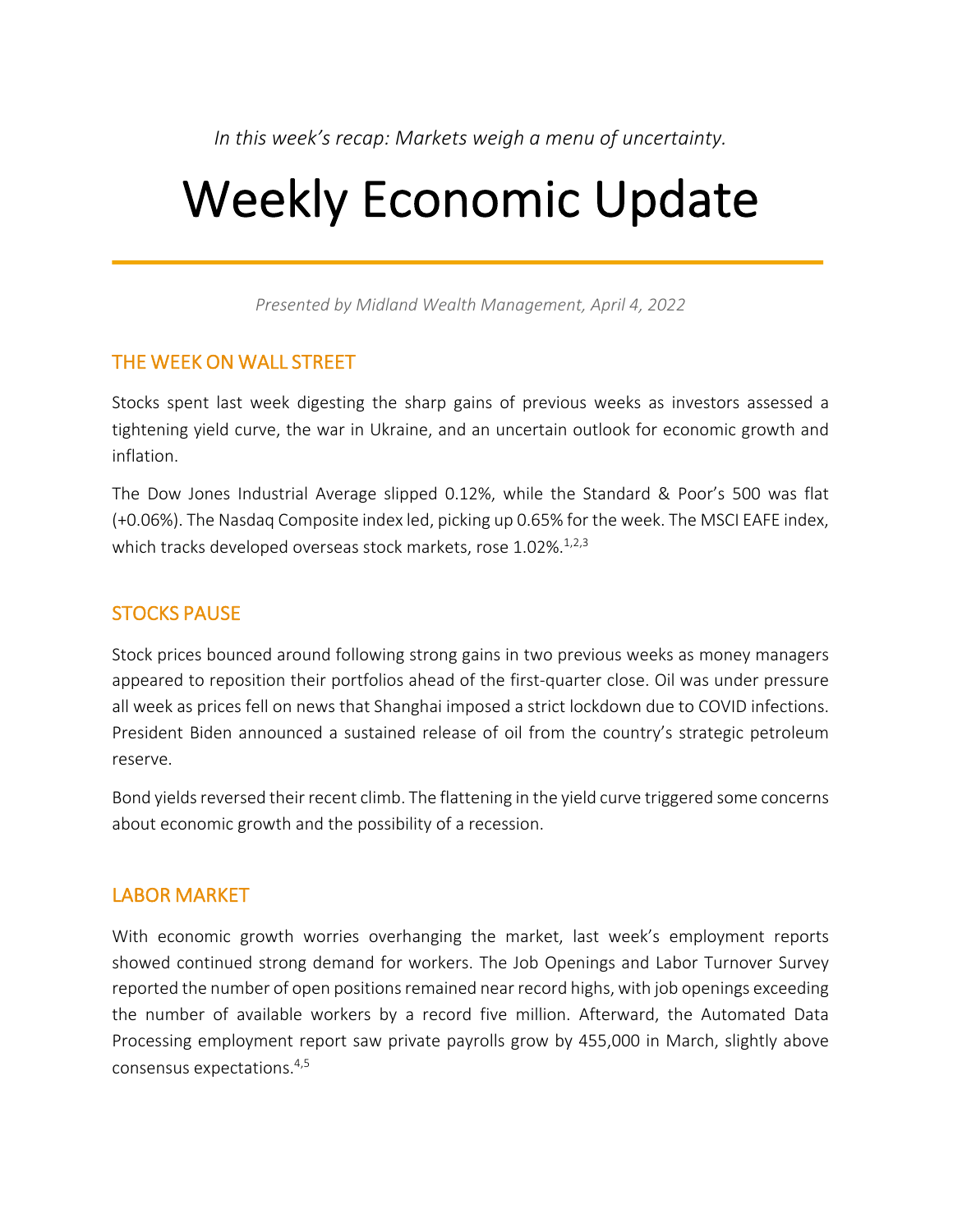Finally, the government's monthly jobs report showed that employers added 431,000 jobs in March, lowering the unemployment rate to 3.6%. That's approaching the 50-year low of 3.5% reached in February 2020.<sup>6</sup>

#### TIP OF THE WEEK



*When setting up a home based business, be sure to research if your local zoning regulations permit it. The Small Business Administration's website has an overview (Zoning Laws for Home-Based Businesses).*

# THE WEEK AHEAD: KEY ECONOMIC DATA

Monday: Factory Orders.

Tuesday: Institute for Supply Management (ISM) Services Index.

Wednesday: Federal Open Market Committee (FOMC) Minutes.

Thursday: Jobless Claims.

Source: Econoday, April 1, 2022

The Econoday economic calendar lists upcoming U.S. economic data releases (including key economic indicators), Federal Reserve policy meetings, and speaking engagements of Federal Reserve officials. The content is developed from sources believed to be providing accurate information. The forecasts or forward-looking statements are based on assumptions and may not materialize. The forecasts also are subject to revision.

# THE WEEK AHEAD: COMPANIES REPORTING EARNINGS

Wednesday: Levi Strauss & Co. (LEVI).

Thursday: Conagra Brands (CAG).

Source: Source: Zacks, April 1, 2022

Companies mentioned are for informational purposes only. It should not be considered a solicitation for the purchase or sale of the securities. Investing involves risks, and investment decisions should be based on your own goals, time horizon, and tolerance for risk. The return and principal value of investments will fluctuate as market conditions change. When sold,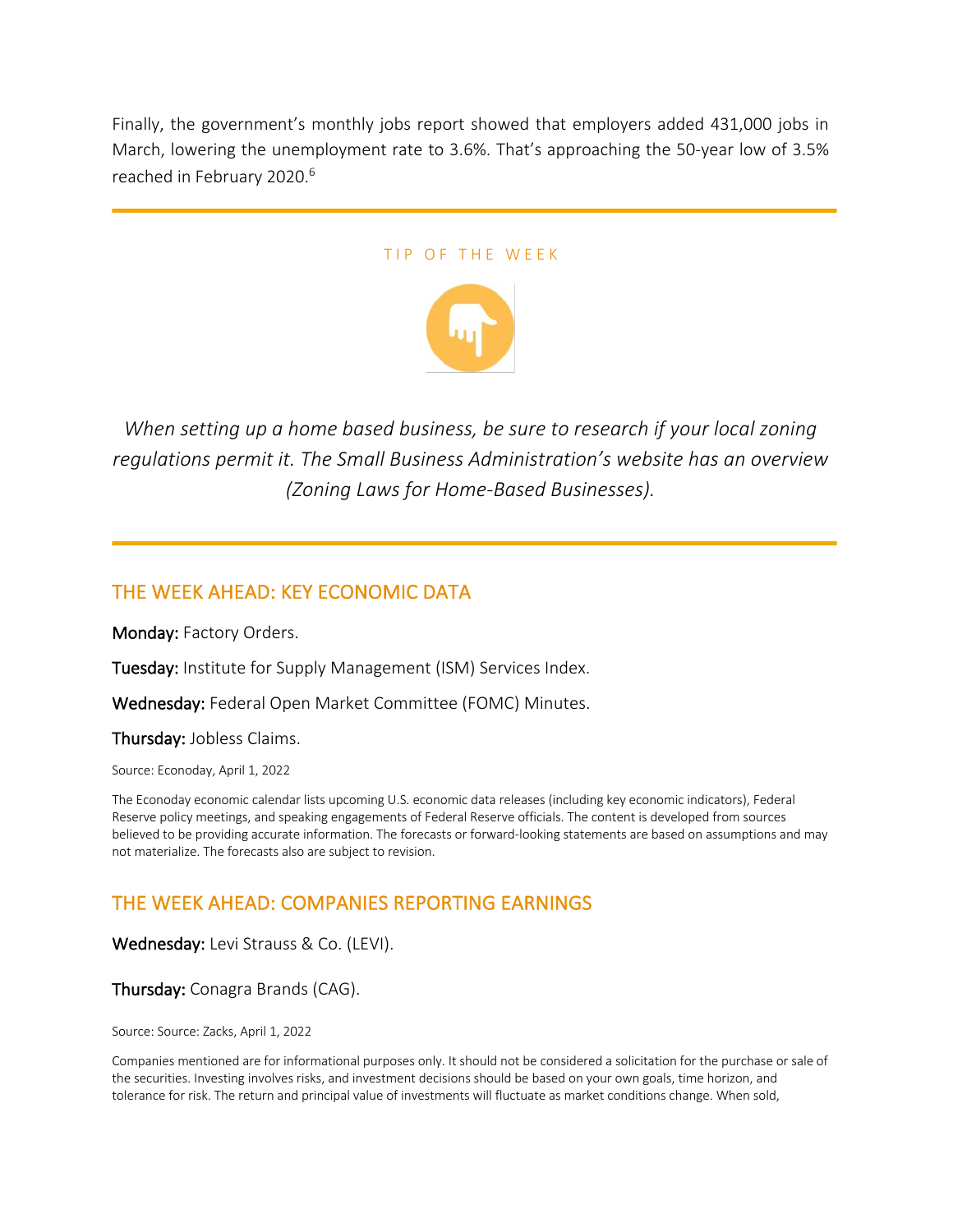investments may be worth more or less than their original cost. Companies may reschedule when they report earnings without notice.

#### QUOTE OF THE WEEK



# *"Imagination is the highest kite that can fly."*

*LAUREN BACALL*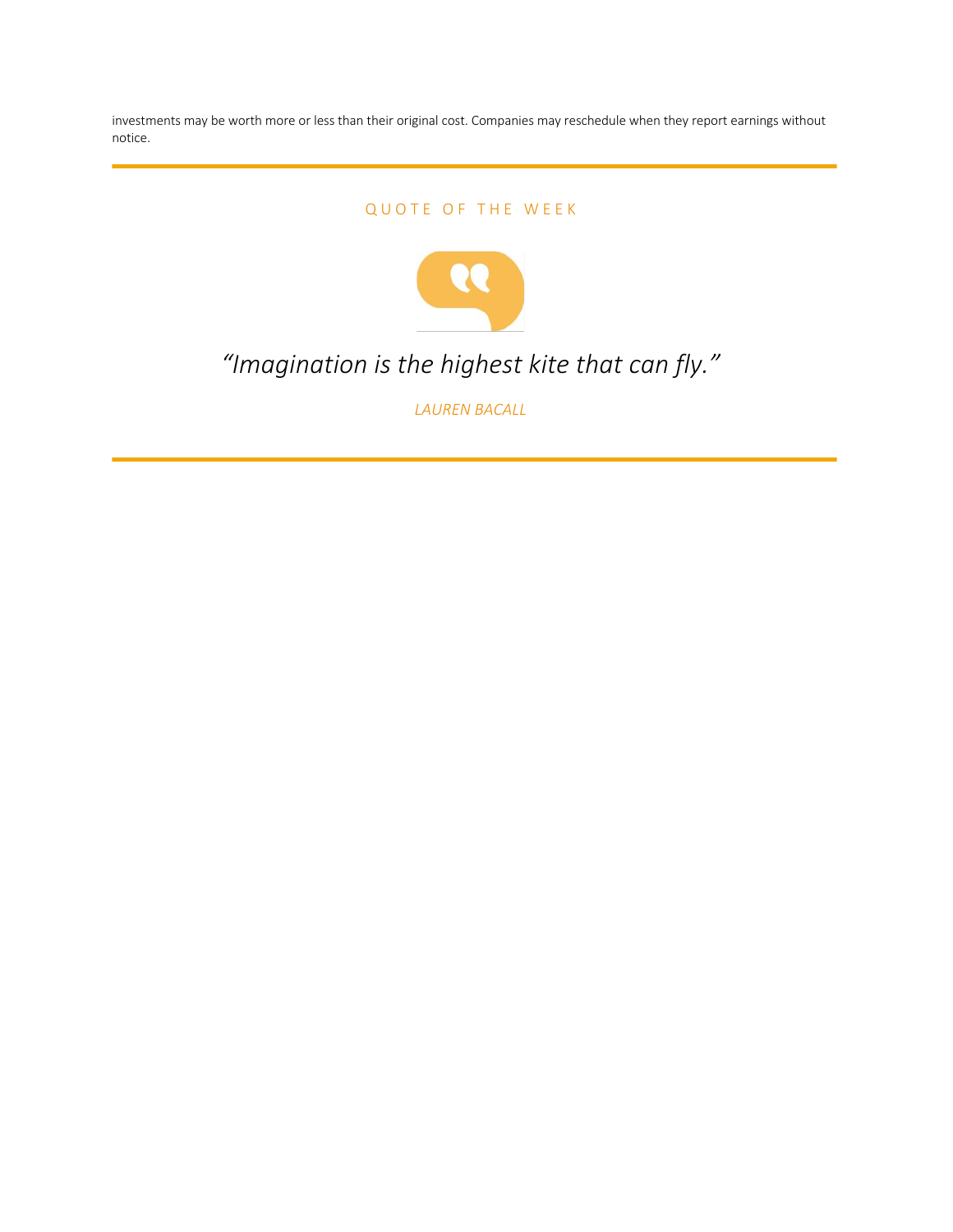| <b>Market Index</b> | <b>Close</b> | <b>Week</b> | $Y-T-D$  |
|---------------------|--------------|-------------|----------|
| <b>DJIA</b>         | 34,818.27    | $-0.12%$    | $-4.18%$ |
| <b>NASDAQ</b>       | 14,261.50    | $+0.65%$    | $-8.84%$ |
| <b>MSCI-EAFE</b>    | 2,181.63     | $+1.02%$    | $-6.61%$ |
| <b>S&amp;P 500</b>  | 4,545.86     | $+0.06%$    | $-4.62%$ |



|            | Treasury     | <b>Close</b> | <b>Week</b> | $Y-T-D$  |
|------------|--------------|--------------|-------------|----------|
| <u>e e</u> | 10-Year Note | 2.38%        | $-0.10%$    | $+0.86%$ |

Sources: The Wall Street Journal, April 1, 2022; Treasury.gov, April 1, 2022 Weekly performance for the Dow Jones Industrial Average, Standard & Poor's 500 Index, and NASDAQ Composite Index is measured from the close of trading on Friday, March 25, to Friday, April 1, close. Weekly performance for the MSCI-EAFE is measured from Friday, March 25, open to Thursday, March 31, close. Weekly and year-to-date 10-year Treasury note yield are expressed in basis points.

#### THE WEEKLY RIDDLE



*What do a shark, a zipper, and a comb all have in common?*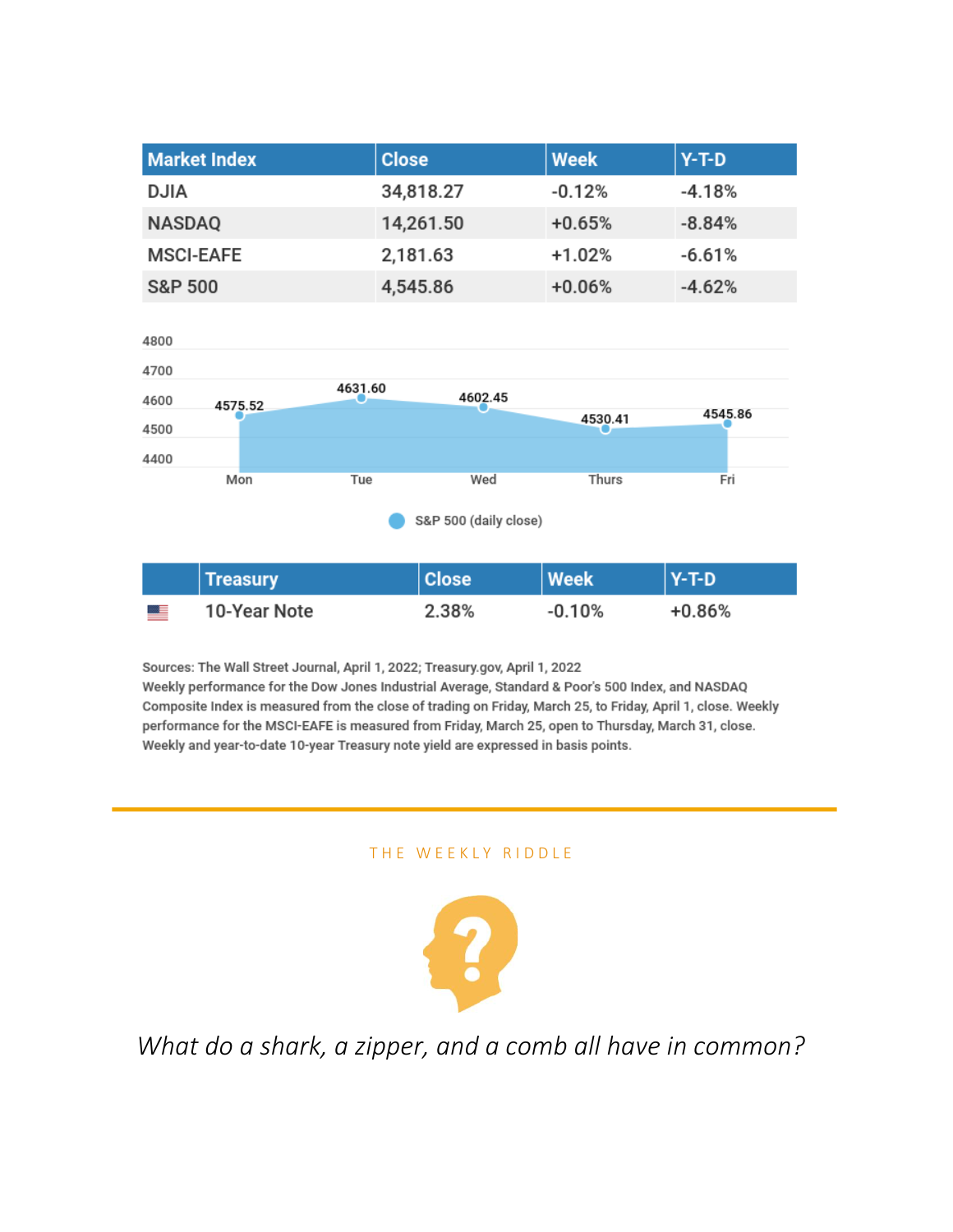#### LAST WEEK'S RIDDLE: New furniture will be delivered to your office on the day before five days from the *day after tomorrow. If today is August 18, when will the furniture arrive?*

*ANSWER: August 24.*

#### Midland Wealth Management may be reached at 1-888-637-2120 or midlandsb.com/wealthmanagement.

#### Please mark wealthmanagement@mkt-midlandsb.com as an approved sender in your email to receive our communications.

Midland Wealth Management is a trade name used by Midland States Bank and its subsidiary Midland Trust Company. Investments are not insured by the FDIC or any other government agency, are not deposits or obligations of the bank, are not guaranteed by the bank or any federal government agency, and are subject to risks, including the possible loss of principal.

Investing involves risks, and investment decisions should be based on your own goals, time horizon, and tolerance for risk. The return and principal value of investments will fluctuate as market conditions change. When sold, investments may be worth more or less than their original cost.

The forecasts or forward-looking statements are based on assumptions, may not materialize, and are subject to revision without notice.

The market indexes discussed are unmanaged, and generally, considered representative of their respective markets. Index performance is not indicative of the past performance of a particular investment. Indexes do not incur management fees, costs, and expenses. Individuals cannot directly invest in unmanaged indexes. Past performance does not guarantee future results.

The Dow Jones Industrial Average is an unmanaged index that is generally considered representative of large-capitalization companies on the U.S. stock market. Nasdaq Composite is an index of the common stocks and similar securities listed on the NASDAQ stock market and is considered a broad indicator of the performance of technology and growth companies. The MSCI EAFE Index was created by Morgan Stanley Capital International (MSCI) and serves as a benchmark of the performance of major international equity markets, as represented by 21 major MSCI indexes from Europe, Australia, and Southeast Asia. The S&P 500 Composite Index is an unmanaged group of securities that are considered to be representative of the stock market in general.

U.S. Treasury Notes are guaranteed by the federal government as to the timely payment of principal and interest. However, if you sell a Treasury Note prior to maturity, it may be worth more or less than the original price paid. Fixed income investments are subject to various risks including changes in interest rates, credit quality, inflation risk, market valuations, prepayments, corporate events, tax ramifications and other factors.

International investments carry additional risks, which include differences in financial reporting standards, currency exchange rates, political risks unique to a specific country, foreign taxes and regulations, and the potential for illiquid markets. These factors may result in greater share price volatility.

Please consult your financial professional for additional information.

This content is developed from sources believed to be providing accurate information. The information in this material is not intended as tax or legal advice. Please consult legal or tax professionals for specific information regarding your individual situation. This material was developed and produced by FMG Suite to provide information on a topic that may be of interest. FMG is not affiliated with the named representative, financial professional, Registered Investment Advisor, Broker-Dealer, nor state- or SEC-registered investment advisory firm. The opinions expressed and material provided are for general information, and they should not be considered a solicitation for the purchase or sale of any security.

Copyright 2022 FMG Suite.

CITATIONS:

1. The Wall Street Journal, April 1, 2022